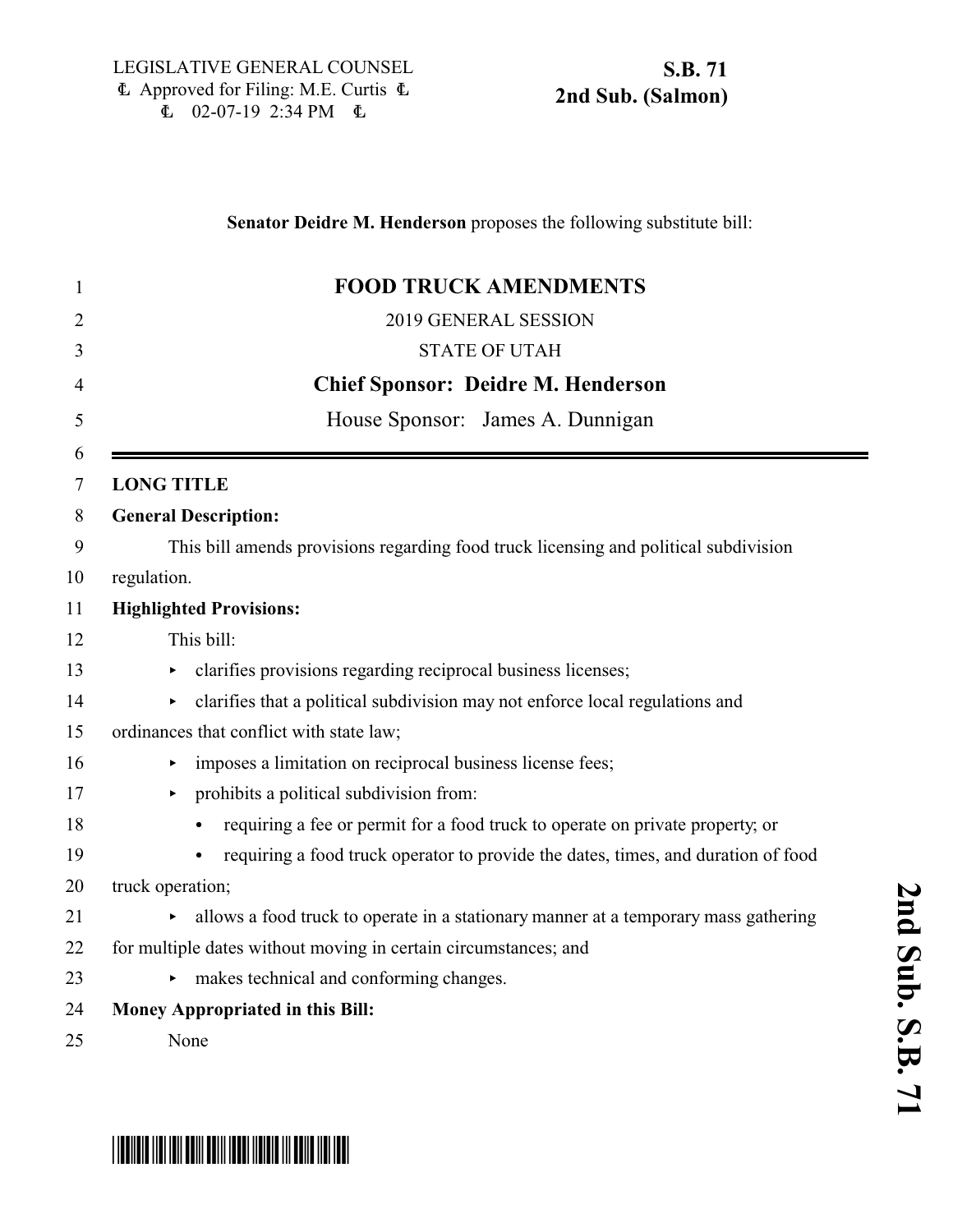## <span id="page-1-0"></span>**2nd Sub. (Salmon) S.B. 71 02-07-19 2:34 PM**

| 26       | <b>Other Special Clauses:</b>                                                                     |
|----------|---------------------------------------------------------------------------------------------------|
| 27       | None                                                                                              |
| 28       | <b>Utah Code Sections Affected:</b>                                                               |
| 29       | <b>AMENDS:</b>                                                                                    |
| 30       | 11-56-103, as last amended by Laws of Utah 2018, Chapter 172                                      |
| 31       | 11-56-105, as enacted by Laws of Utah 2017, Chapter 165                                           |
| 32<br>33 | 11-56-106, as last amended by Laws of Utah 2018, Chapter 172                                      |
| 34       | Be it enacted by the Legislature of the state of Utah:                                            |
| 35       | Section 1. Section 11-56-103 is amended to read:                                                  |
| 36       | 11-56-103. Licensing -- Reciprocity -- Fees.                                                      |
| 37       | (1) A political subdivision may not:                                                              |
| 38       | (a) require a separate license or fee beyond the initial or reciprocal business license           |
| 39       | described in Subsection (2) and the fee [for the operation of a] described in Subsection (3),     |
| 40       | regardless of whether the food truck operates in more than one location or on more than one       |
| 41       | day within the political subdivision in the same calendar year;                                   |
| 42       | (b) require a fee for each employee the food truck operator employs; or                           |
| 43       | (c) as a business license qualification, require a food truck operator or food truck              |
| 44       | vendor to:                                                                                        |
| 45       | (i) submit to or offer proof of a criminal background check; or                                   |
| 46       | (ii) demonstrate how the operation of the food truck will comply with a land use or               |
| 47       | zoning ordinance at the time the operator or vendor applies for the business license.             |
| 48       | (2) (a) A political subdivision shall grant a business license to operate a food truck            |
| 49       | within the political subdivision to a food truck operator who has obtained a business license to  |
| 50       | operate a food truck in another political subdivision within the state if the food truck operator |
| 51       | presents to the political subdivision:                                                            |
| 52       | (i) a current business license from the other political subdivision within the state;             |
| 53       | (ii) a current health department food truck permit from a local health department within          |
| 54       | the state; and                                                                                    |
| 55       | (iii) a current approval of a political subdivision within the state that shows that the          |
| 56       | food truck passed a fire safety inspection that the other political subdivision conducted in      |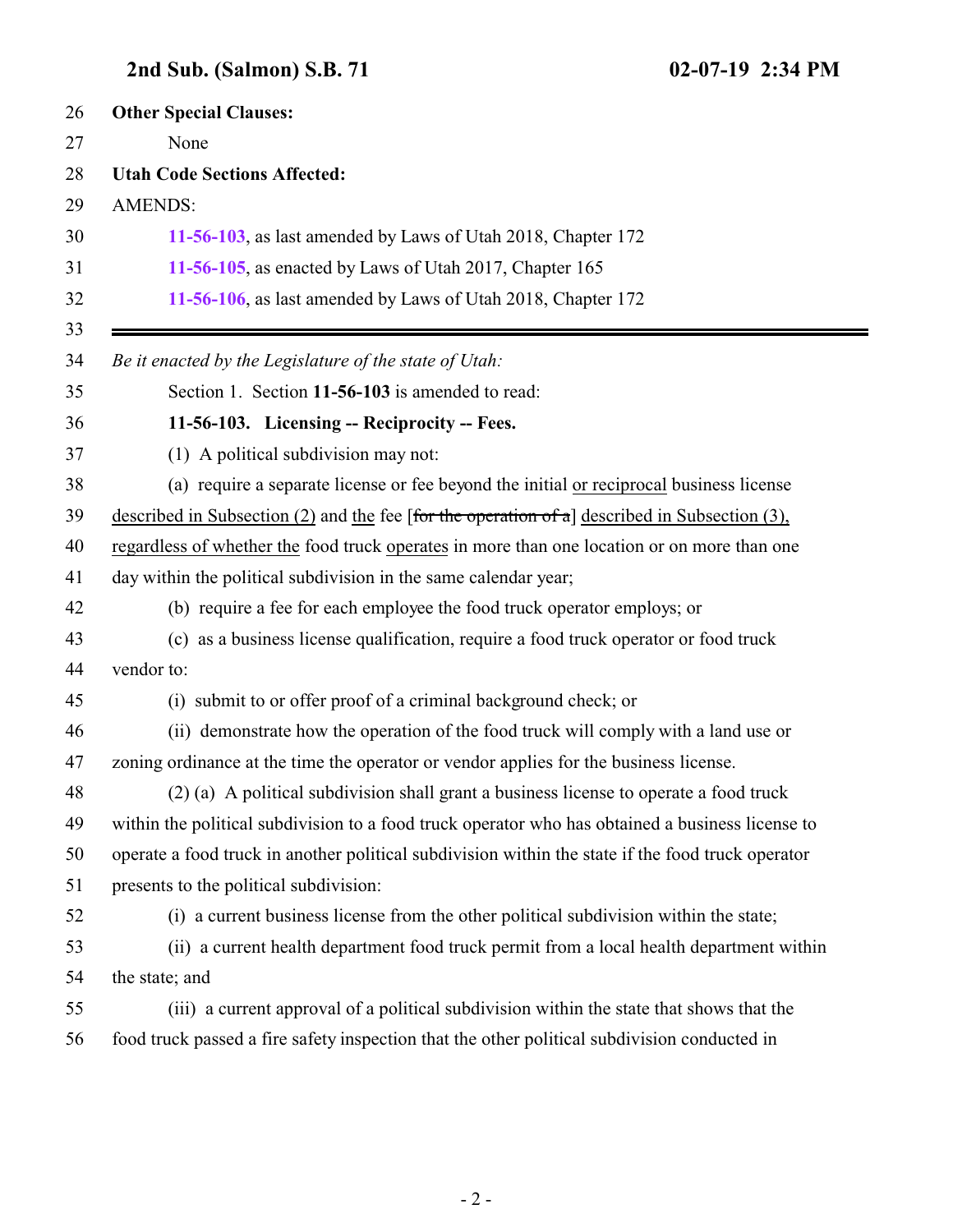accordance with Subsection [11-56-104](http://le.utah.gov/UtahCode/SectionLookup.jsp?section=11-56-104&session=2019GS)(4)(a). (b) If a food truck operator presents the documents described in Subsection (2)(a), the political subdivision may not: (i) impose additional license qualification requirements on the food truck operator before issuing a license to operate within the political subdivision, except for charging a fee in accordance with Subsection (3); or (ii) issue a license that expires on a date earlier or later than the day on which the 64 license described in Subsection  $(2)(a)(i)$  expires. (c) Nothing in this Subsection (2) prevents a political subdivision from enforcing the political subdivision's land use regulations, zoning, and other ordinances in relation to the operation of a food truck to the extent that the regulations and ordinances do not conflict with this chapter. 69 (3) (a) [A] For an initial business license, a political subdivision may only charge a licensing fee to a food truck operator in an amount that reimburses the political subdivision for 71 the actual cost of [regulating the food truck] processing the business license. (b) For a reciprocal business license that a political subdivision issues in accordance with Subsection (2), the political subdivision shall reduce the amount of the business licensing fee to an amount that accounts for the actual administrative burden on the political subdivision for processing the reciprocal license. (4) Nothing in this section prevents a political subdivision from: (a) requiring a food truck operator to comply with local zoning and land use regulations to the extent that the regulations do not conflict with this chapter; (b) promulgating local ordinances and regulations consistent with this section that address how and where a food truck may operate within the political subdivision; (c) requiring a food truck operator to obtain an event permit, in accordance with Section [11-56-105](#page-2-0); or (d) revoking a license that the political subdivision has issued if the operation of the related food truck within the political subdivision violates the terms of the license. Section 2. Section **11-56-105** is amended to read: **11-56-105. Food truck events.**

<span id="page-2-0"></span>(1) Subject to Subsection (4), a political subdivision may not require a food truck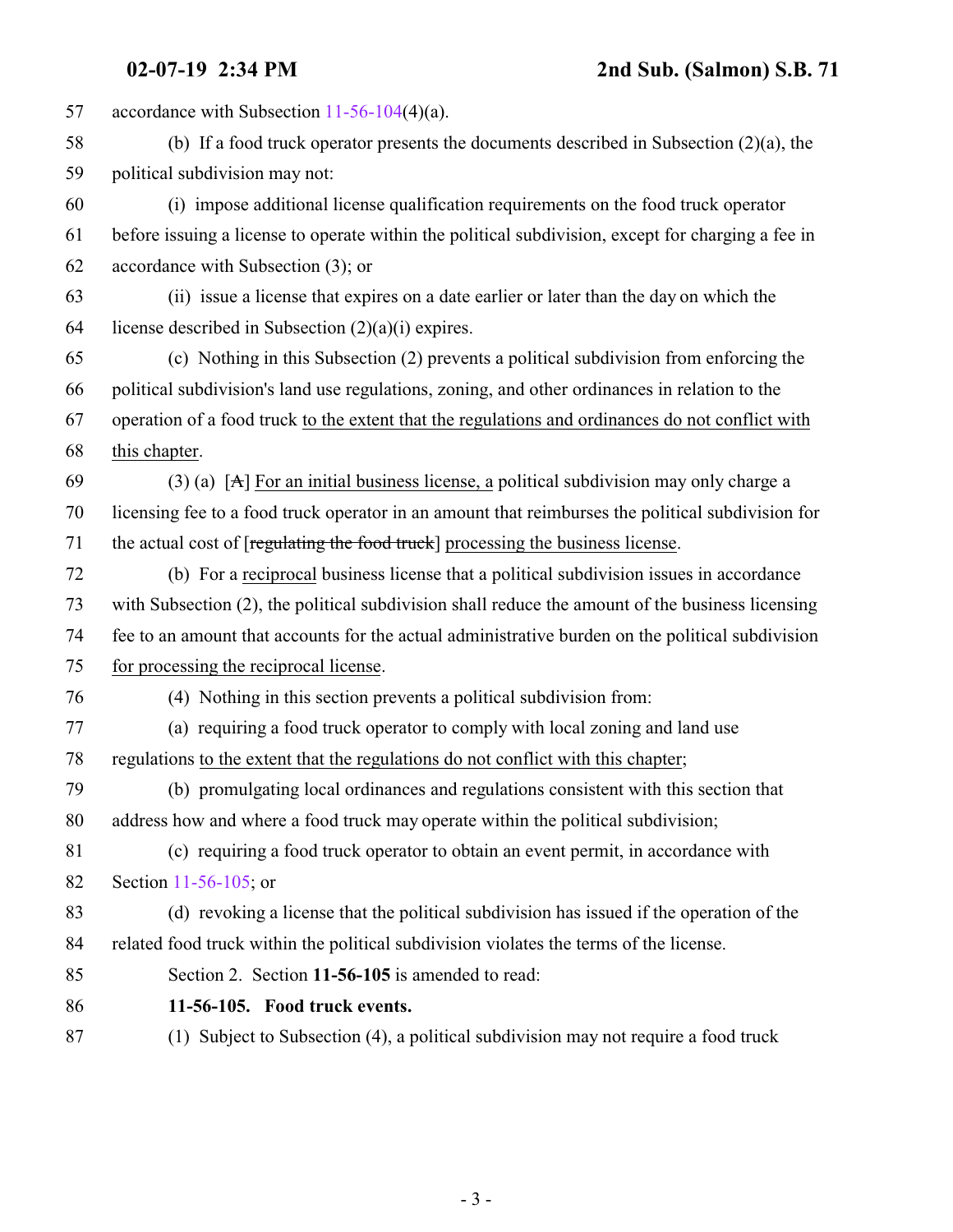### **2nd Sub. (Salmon) S.B. 71 02-07-19 2:34 PM**

<span id="page-3-0"></span>

| 88  | operator to pay any fee or obtain from the political subdivision [an event] any permit to operate |
|-----|---------------------------------------------------------------------------------------------------|
| 89  | a food truck at a food truck event that takes place on private property within the political      |
| 90  | subdivision, regardless of whether the event is open or closed to the public.                     |
| 91  | (2) If the food truck operator has a business license from any political subdivision              |
| 92  | within the state, a political subdivision may not require a food truck operator to pay any fee or |
| 93  | obtain from the political subdivision an additional business license or permit to operate a food  |
| 94  | truck at a food truck event that:                                                                 |
| 95  | (a) takes place on private property within the political subdivision; and                         |
| 96  | (b) is not open to the public.                                                                    |
| 97  | (3) If a political subdivision requires an event permit for a food truck event, the               |
| 98  | organizer of the food truck event may obtain the event permit on behalf of the food trucks that   |
| 99  | service the event.                                                                                |
| 100 | (4) (a) Nothing in this section prohibits a county health department from requiring a             |
| 101 | permit for a temporary mass gathering.                                                            |
| 102 | (b) (i) A food truck operating at a temporary mass gathering that occurs over multiple            |
| 103 | days may operate in a stationary manner for up to five consecutive days without moving or         |
| 104 | changing location if the food truck maintains sanitary conditions and operates in compliance      |
| 105 | with the permitting requirements and regulations imposed on other food vendors at the             |
| 106 | temporary mass gathering.                                                                         |
| 107 | (ii) A county health department may not impose a requirement on a food truck                      |
| 108 | described in Subsection $(4)(b)(i)$ that the county health department does not impose on other    |
| 109 | food vendors operating at the temporary mass gathering.                                           |
| 110 | Section 3. Section 11-56-106 is amended to read:                                                  |
| 111 | 11-56-106. Food truck operation.                                                                  |
| 112 | A political subdivision may not:                                                                  |
| 113 | (1) entirely or constructively prohibit food trucks in a zone in which a food                     |
| 114 | establishment is a permitted or conditional use;                                                  |
| 115 | (2) prohibit the operation of a food truck within a given distance of a restaurant;               |
| 116 | (3) restrict the total number of days a food truck operator may operate a food truck              |
| 117 | within the political subdivision during a calendar year;                                          |
| 118 | (4) require a food truck operator to:                                                             |